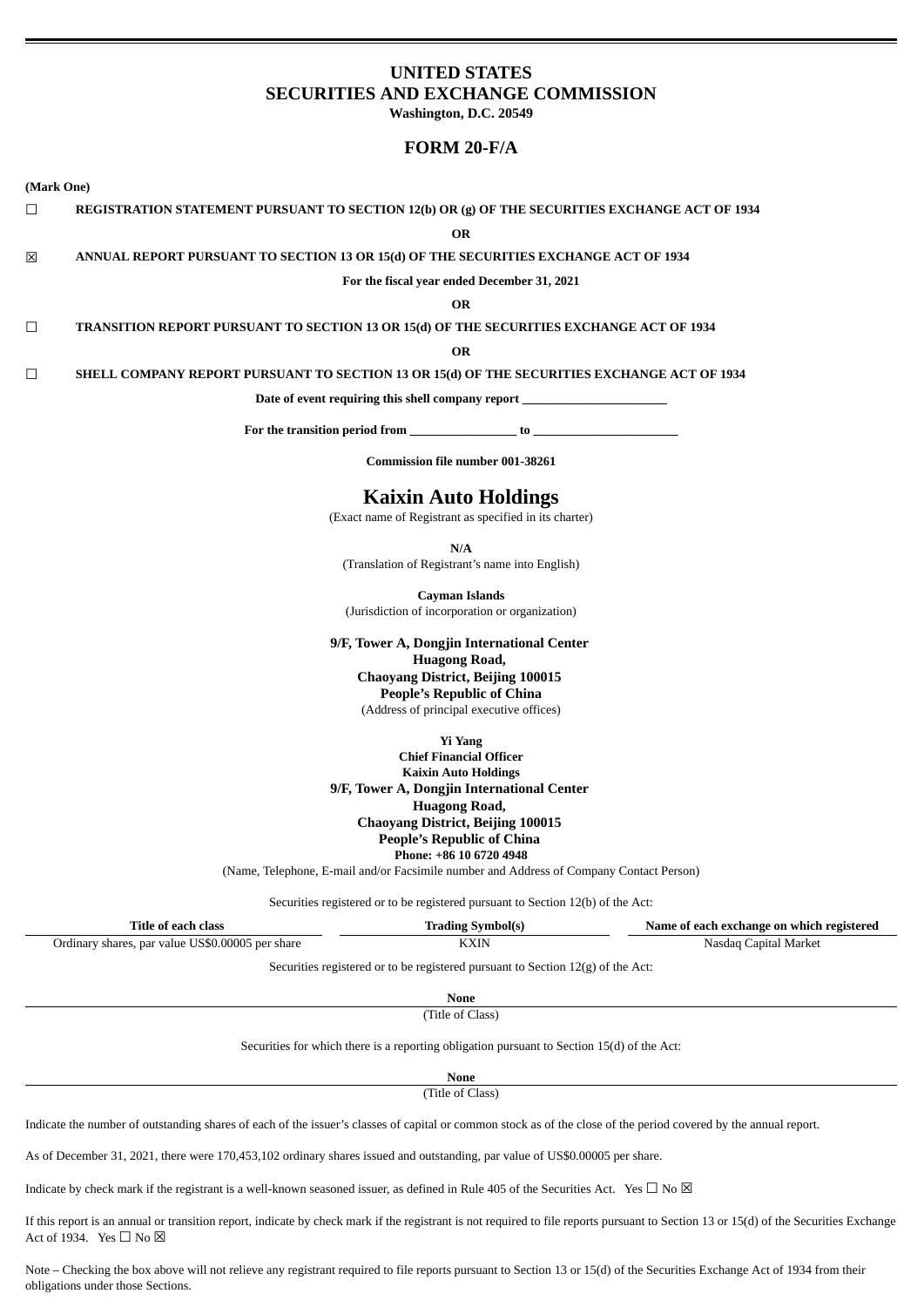Indicate by check mark whether the registrant (1) has filed all reports required to be filed by Section 13 or 15(d) of the Securities Exchange Act of 1934 during the preceding 12 months (or for such shorter period that the registrant was required to file such reports), and (2) has been subject to such filing requirements for the past 90 days. Yes  $\boxtimes$  No  $\square$ 

Indicate by check mark whether the registrant has submitted electronically every Interactive Data File required to be submitted pursuant to Rule 405 of Regulation S-T (§ 232.405 of this chapter) during the preceding 12 months (or for such shorter period that the registrant was required to submit such files). Yes  $\boxtimes$  No  $\Box$ 

Indicate by check mark whether the registrant is a large accelerated filer, an accelerated filer, a non-accelerated filer or an emerging growth company. See the definitions of "large accelerated filer," "accelerated filer" and "emerging growth company" in Rule 12b-2 of the Exchange Act.

Large accelerated filer □ and  $\Box$ 

Non-accelerated filer □ state of the state of the state of the state of the Emerging growth company ⊠

If an emerging growth company that prepares its financial statements in accordance with U.S. GAAP, indicate by check mark if the registrant has elected not to use the extended transition period for complying with any new or revised financial accounting standards† provided pursuant to Section 13(a) of the Exchange Act.  $\Box$ 

† The term "new or revised financial accounting standard" refers to any update issued by the Financial Accounting Standards Board to its Accounting Standards Codification after April 5, 2012.

Indicate by check mark whether the registrant has filed a report on and attestation to its management's assessment of the effectiveness of its internal control over financial reporting under Section 404(b) of the Sarbanes-Oxley Act (15 U.S.C. 7262(b)) by the registered public accounting firm that prepared or issued its audit report.  $\Box$ 

Indicate by check mark which basis of accounting the registrant has used to prepare the financial statements included in this filing:

U.S. GAAP  $\boxtimes$ as issued by the International Accounting Standards Board  $\Box$ Other<sup></sup> □

If "Other" has been checked in response to the previous question, indicate by check mark which financial statement item the registrant has elected to follow.  $\Box$  Item 17  $\Box$ Item 18

If this is an annual report, indicate by check mark whether the registrant is a shell company (as defined in Rule 12b-2 of the Exchange Act). Yes  $\Box$  No  $\boxtimes$ 

(APPLICABLE ONLY TO ISSUERS INVOLVED IN BANKRUPTCY PROCEEDINGS DURING THE PAST FIVE YEARS)

Indicate by check mark whether the registrant has filed all documents and reports required to be filed by Sections 12, 13 or 15(d) of the Securities Exchange Act of 1934 subsequent to the distribution of securities under a plan confirmed by a court. Yes  $\Box$  No  $\Box$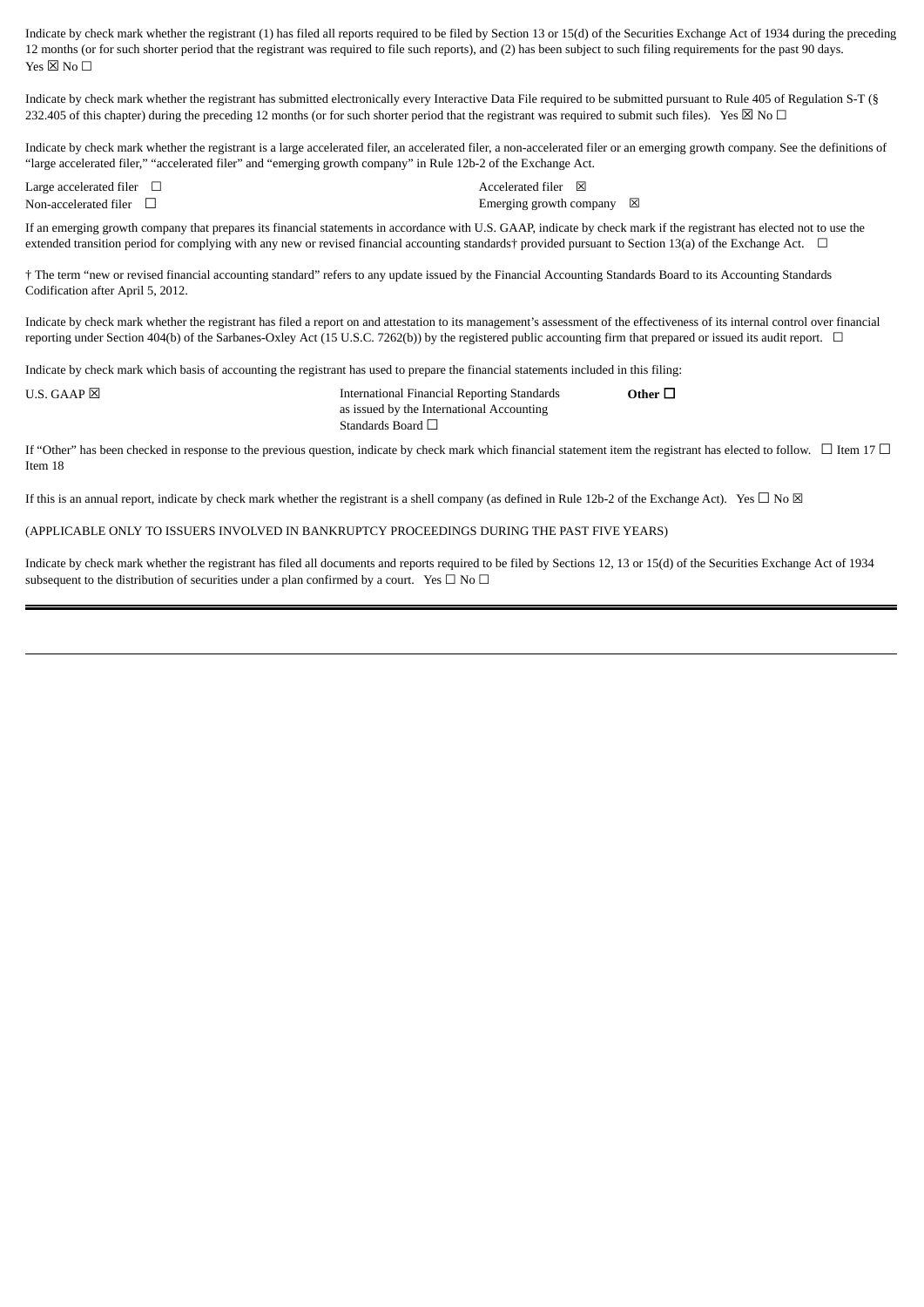## **EXPLANATORY NOTE**

This Amendment No.1 on Form 20-F ("Form 20-F/A") is being filed to amend the [Annual](https://www.sec.gov/ix?doc=/Archives/edgar/data/1713539/000110465921067017/kxin-20201231x20f.htm) Report on Form 20-F for the fiscal year ended December 31, 2021, filed with the Securities and Exchange Commission on April 29, 2022 (the "Original Form 20-F") of Kaixin Auto Holdings (the "Company"). This Form 20-F/A is being filed to disclose that the Company opts to take advantage of the exemption afforded to foreign private issuers in relation to the requirement that the compensation committee is composed of at least two independent directors in the relevant Nasdaq Rules.

In addition, as required by Rule 12b-15 under the Securities Exchange Act of 1934, as amended (the "Exchange Act"), new certifications by the Company's principal executive officer and principal financial officer are filed herewith as exhibits to this Form 20-F/A pursuant to Rule 13a-14(a) of the Exchange Act.

The following line is added immediate below the second bullet point in the first paragraph of ITEM 16G. CORPORATE GOVERNANCE of the Original Form 20-F:

exemption from the requirement that the compensation committee is composed of at least two independent directors as set forth in Nasdaq Rule 5605(d)(2)(A);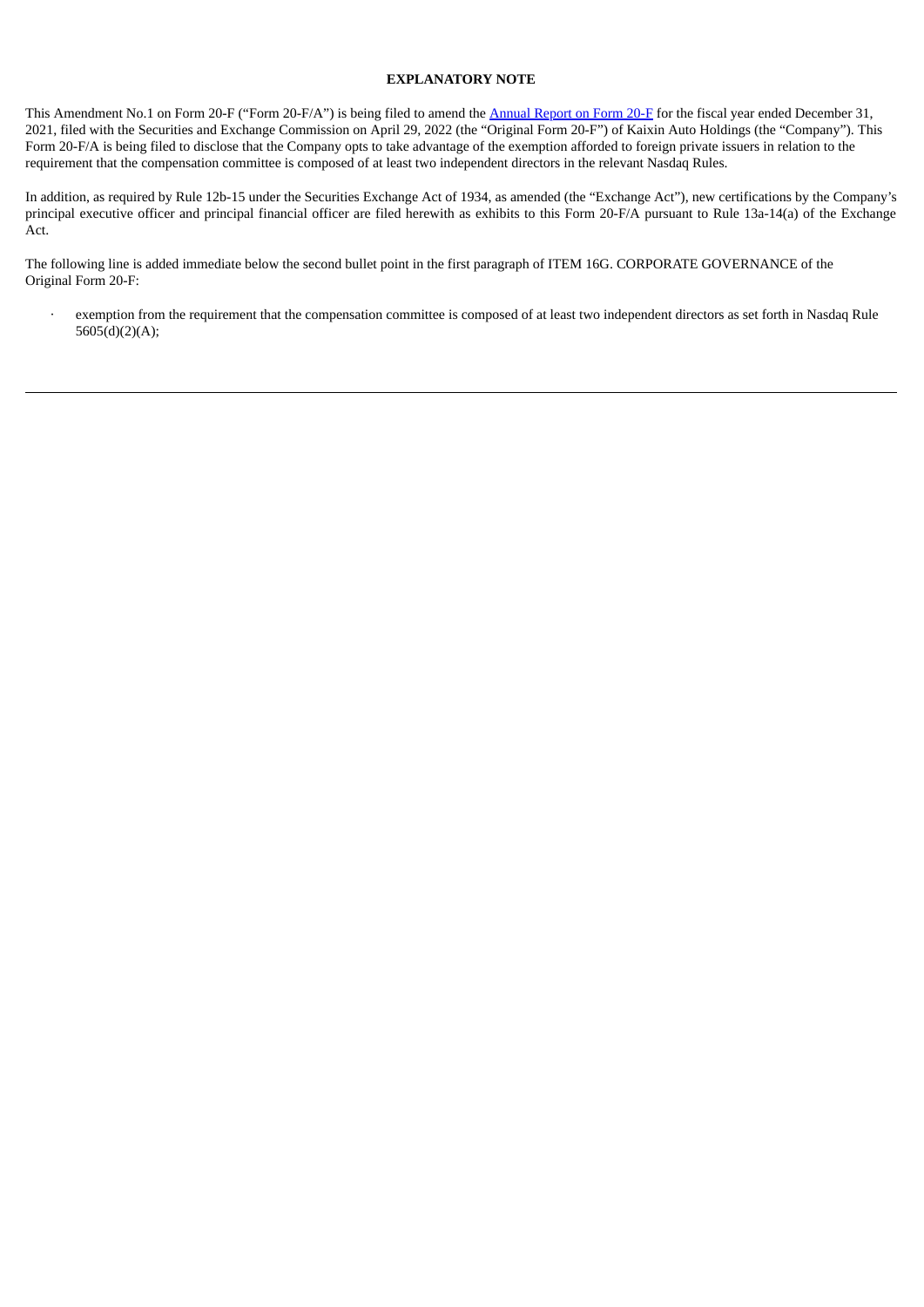## **ITEM 19. EXHIBITS.**

| <b>Exhibit No.</b> | <b>Description of Exhibit</b>                                                                        |
|--------------------|------------------------------------------------------------------------------------------------------|
| $12.1*$            | Certification of Chief Executive Officer Pursuant to Section 302 of the Sarbanes - Oxley Act of 2002 |
| $12.2*$            | Certification of Chief Financial Officer Pursuant to Section 302 of the Sarbanes - Oxley Act of 2002 |
| $13.1*$            | Certification of Chief Executive Officer Pursuant to Section 906 of the Sarbanes - Oxley Act of 2002 |
| $13.2*$            | Certification of Chief Financial Officer Pursuant to Section 906 of the Sarbanes - Oxley Act of 2002 |

\* Filed herewith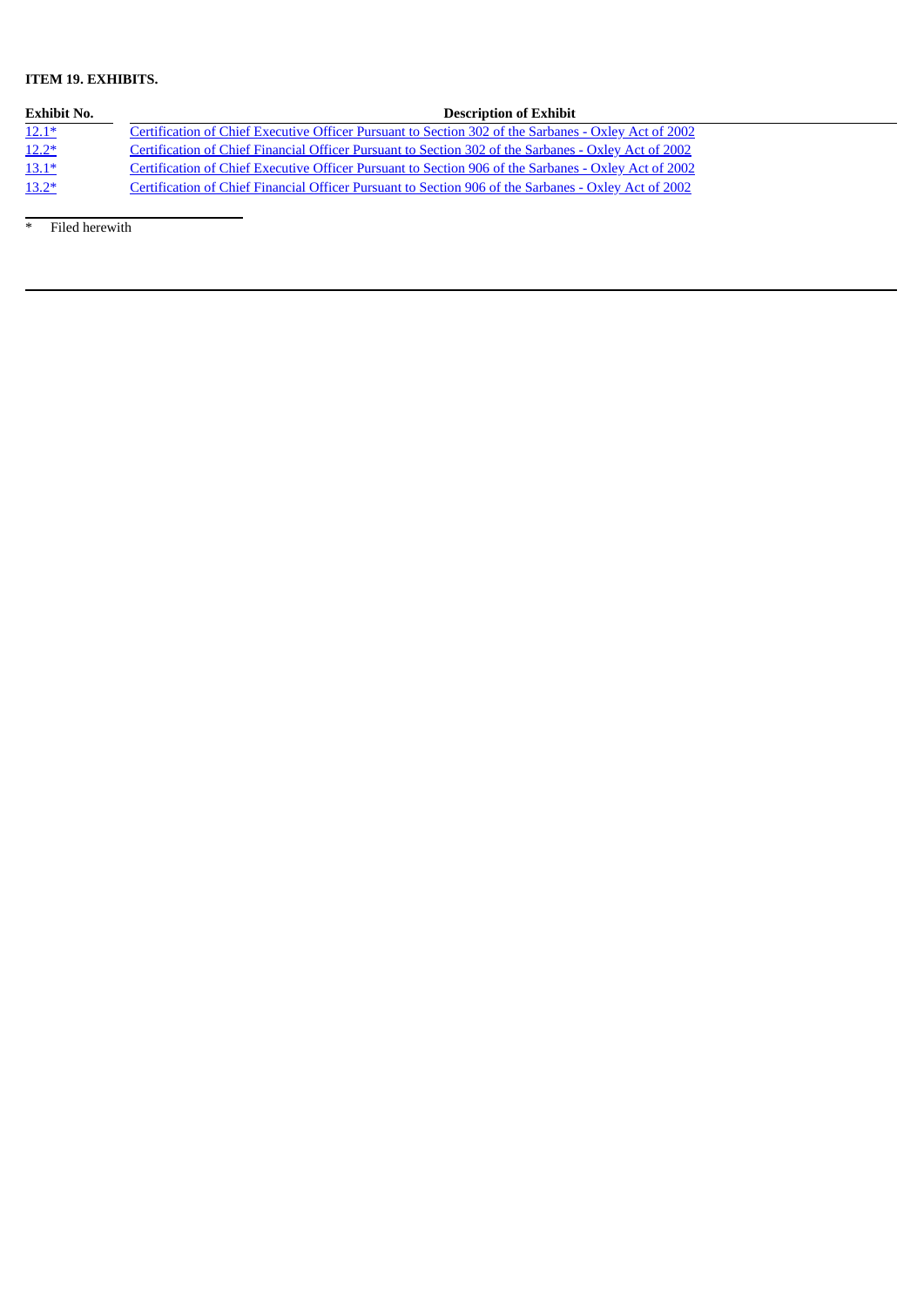## **SIGNATURES**

The registrant hereby certifies that it meets all of the requirements for filing on Form 20-F/A or amendment thereto and that it has duly caused and authorized the undersigned to sign this annual report on its behalf.

## **Kaixin Auto Holdings**

By: /s/ Mingjun Lin

Name: Mingjun Lin Title: Chief Executive Officer

Date: May 27, 2022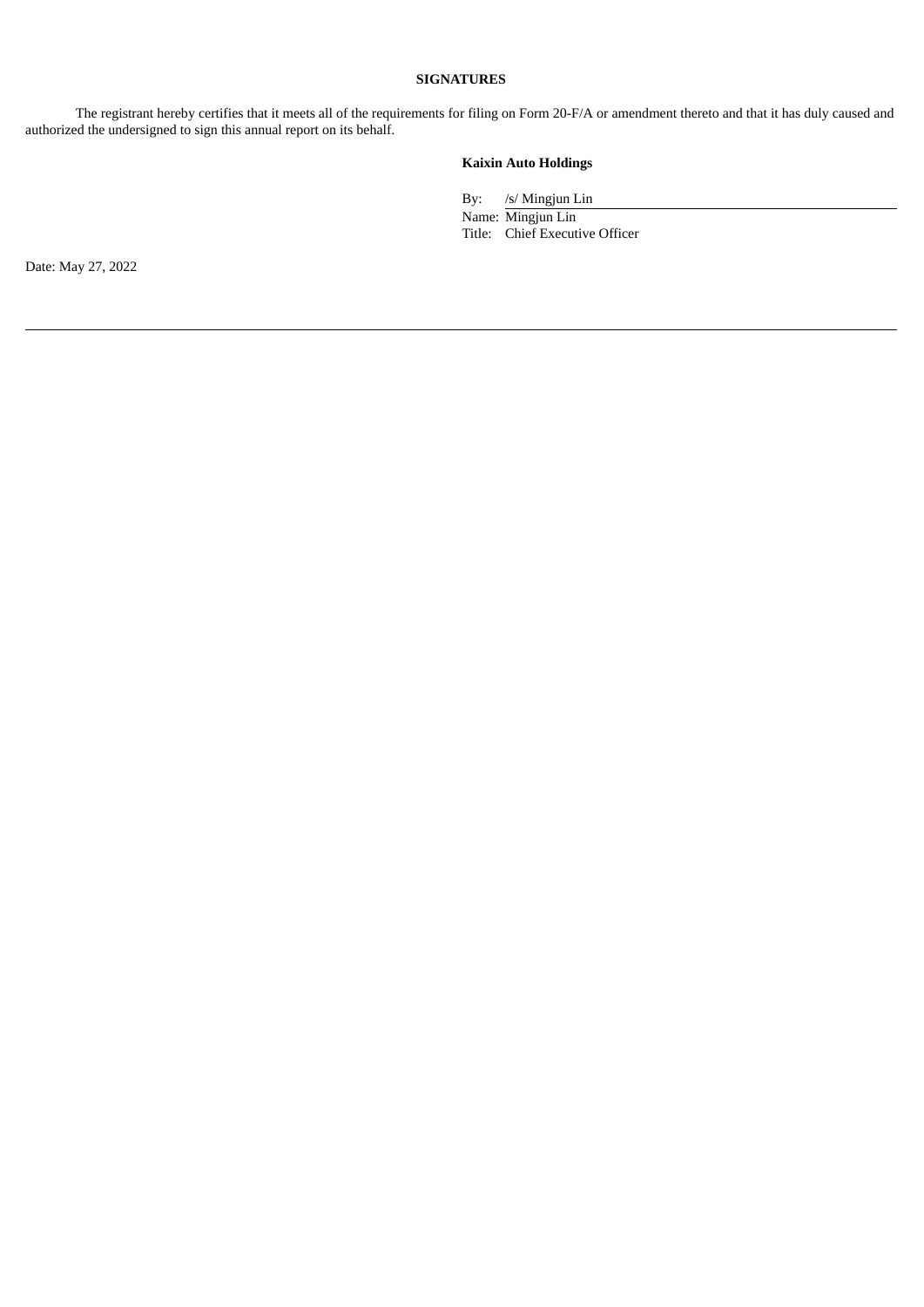## **Certification by the Principal Executive Officer Pursuant to Section 302 of the Sarbanes-Oxley Act of 2002**

<span id="page-5-0"></span>I, Mingjun Lin, certify that:

1.I have reviewed this annual report on Form 20-F, as amended by Amendment No.1 on Form 20-F/A of Kaixin Auto Holdings (the "Company");

- 2. Based on my knowledge, this report does not contain any untrue statement of a material fact or omit to state a material fact necessary to make the statements made, in light of the circumstances under which such statements were made, not misleading with respect to the period covered by this report;
- 3.Based on my knowledge, the financial statements, and other financial information included in this report, fairly present in all material respects the financial condition, results of operations and cash flows of the company as of, and for, the periods presented in this report;
- 4.The company's other certifying officer and I are responsible for establishing and maintaining disclosure controls and procedures (as defined in Exchange Act Rules 13a-15(e) and 15d-15(e)) and internal control over financial reporting (as defined in Exchange Act Rules 13a-15(f) and 15d-15(f)) for the company and have:
	- (a) Designed such disclosure controls and procedures, or caused such disclosure controls and procedures to be designed under our supervision, to ensure that material information relating to the company, including its consolidated subsidiaries, is made known to us by others within those entities, particularly during the period in which this report is being prepared;
	- (b) Designed such internal control over financial reporting, or caused such internal control over financial reporting to be designed under our supervision, to provide reasonable assurance regarding the reliability of financial reporting and the preparation of financial statements for external purposes in accordance with generally accepted accounting principles;
	- (c) Evaluated the effectiveness of the company's disclosure controls and procedures and presented in this report our conclusions about the effectiveness of the disclosure controls and procedures, as of the end of the period covered by this report based on such evaluation; and
	- (d) Disclosed in this report any change in the company's internal control over financial reporting that occurred during the period covered by the annual report that has materially affected, or is reasonably likely to materially affect, the company's internal control over financial reporting; and
- 5. The company's other certifying officer and I have disclosed, based on our most recent evaluation of internal control over financial reporting, to the company's auditors and the audit committee of the company's board of directors (or persons performing the equivalent functions):
	- (a) All significant deficiencies and material weaknesses in the design or operation of internal control over financial reporting which are reasonably likely to adversely affect the company's ability to record, process, summarize and report financial information; and
	- (b) Any fraud, whether or not material, that involves management or other employees who have a significant role in the company's internal control over financial reporting.

Date: May 27, 2022

By: /s/ Mingjun Lin Name:Mingjun Lin Title: Principal Executive Officer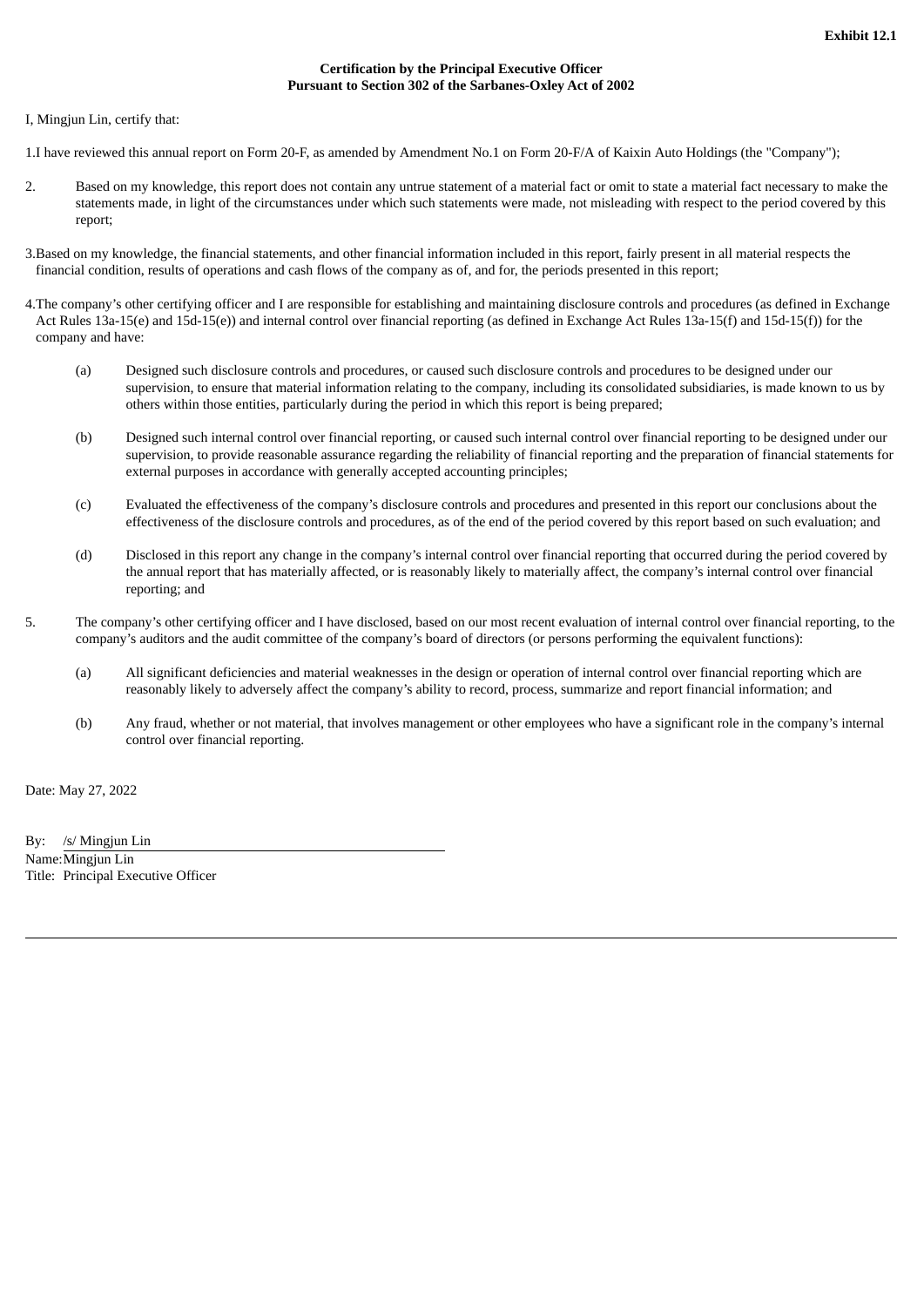### **Certification by the Principal Financial Officer Pursuant to Section 302 of the Sarbanes-Oxley Act of 2002**

<span id="page-6-0"></span>I, Yi Yang, certify that:

1.I have reviewed this annual report on Form 20-F, as amended by Amendment No.1 on Form 20-F/A of Kaixin Auto Holdings (the "Company");

- 2.Based on my knowledge, this report does not contain any untrue statement of a material fact or omit to state a material fact necessary to make the statements made, in light of the circumstances under which such statements were made, not misleading with respect to the period covered by this report;
- 3.Based on my knowledge, the financial statements, and other financial information included in this report, fairly present in all material respects the financial condition, results of operations and cash flows of the company as of, and for, the periods presented in this report;
- 4.The company's other certifying officer and I are responsible for establishing and maintaining disclosure controls and procedures (as defined in Exchange Act Rules 13a-15(e) and 15d-15(e)) and internal control over financial reporting (as defined in Exchange Act Rules 13a-15(f) and 15d-15(f)) for the company and have:
	- (a) Designed such disclosure controls and procedures, or caused such disclosure controls and procedures to be designed under our supervision, to ensure that material information relating to the company, including its consolidated subsidiaries, is made known to us by others within those entities, particularly during the period in which this report is being prepared;
	- (b) Designed such internal control over financial reporting, or caused such internal control over financial reporting to be designed under our supervision, to provide reasonable assurance regarding the reliability of financial reporting and the preparation of financial statements for external purposes in accordance with generally accepted accounting principles;
	- (c) Evaluated the effectiveness of the company's disclosure controls and procedures and presented in this report our conclusions about the effectiveness of the disclosure controls and procedures, as of the end of the period covered by this report based on such evaluation; and
	- (d) Disclosed in this report any change in the company's internal control over financial reporting that occurred during the period covered by the annual report that has materially affected, or is reasonably likely to materially affect, the company's internal control over financial reporting; and
- 5.The company's other certifying officer and I have disclosed, based on our most recent evaluation of internal control over financial reporting, to the company's auditors and the audit committee of the company's board of directors (or persons performing the equivalent functions):
	- (a) All significant deficiencies and material weaknesses in the design or operation of internal control over financial reporting which are reasonably likely to adversely affect the company's ability to record, process, summarize and report financial information; and
	- (b) Any fraud, whether or not material, that involves management or other employees who have a significant role in the company's internal control over financial reporting.

Date: May 27, 2022

By: /s/ Yi Yang Name: Yi Yang

Title: Principal Financial Officer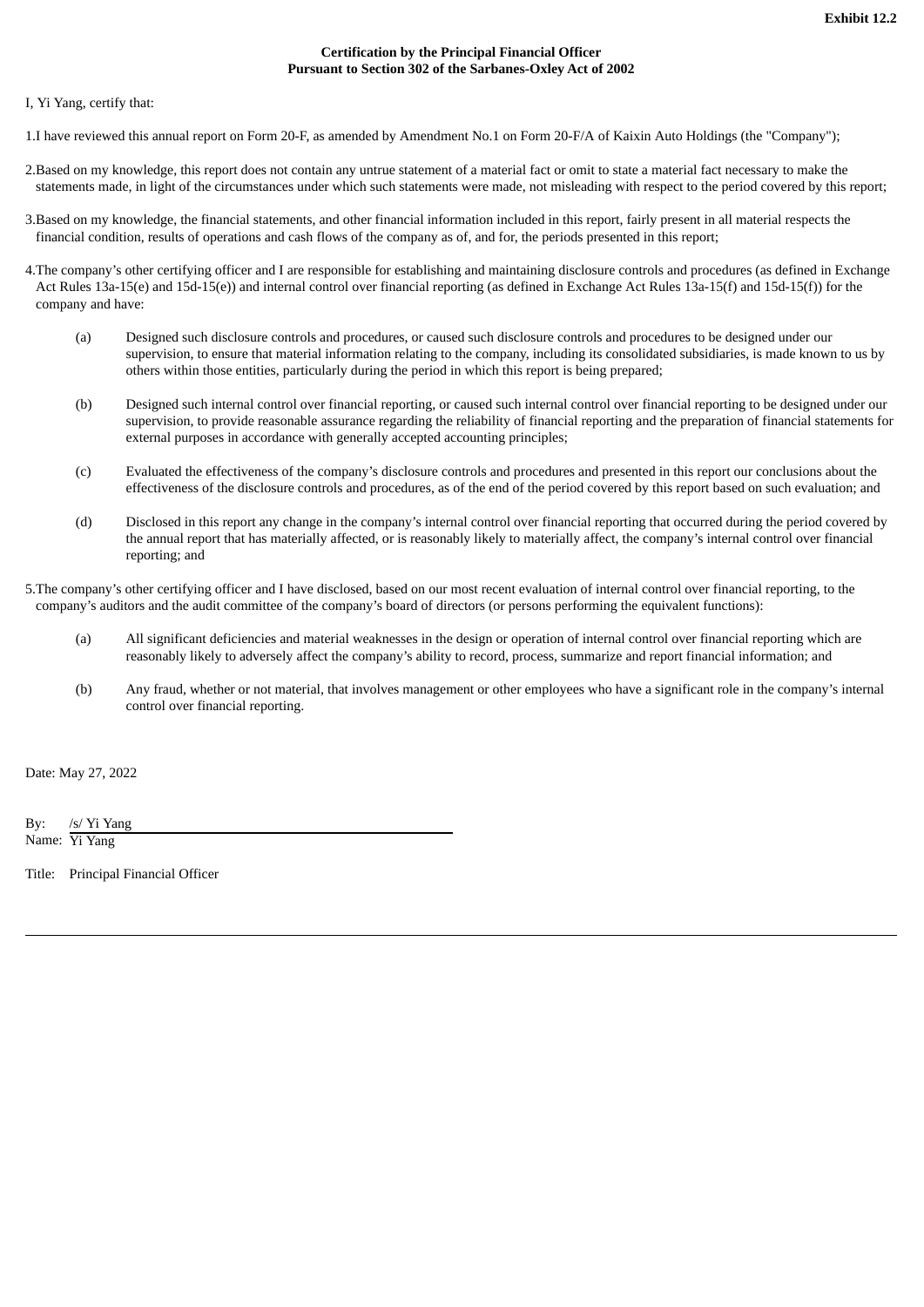### **Certification by the Principal Executive Officer Pursuant to Section 906 of the Sarbanes-Oxley Act of 2002**

<span id="page-7-0"></span>In connection with the Annual Report of Kaixin Auto Holdings (the "Company") on Form 20-F, as amended by Amendment No.1 on Form 20- F/A for the year ended December 31, 2021 as filed with the Securities and Exchange Commission on the date hereof (the "Report"), I, Mingjun Lin, Chief Executive Officer of the Company, certify, pursuant to 18 U.S.C. Section 1350, as adopted pursuant to Section 906 of the Sarbanes-Oxley Act of 2002, that to my knowledge:

- (1) The Report fully complies with the requirements of Section 13(a) or 15(d) of the Securities Exchange Act of 1934; and
- (2) The information contained in the Report fairly presents, in all material respects, the financial condition and results of operations of the Company.

Date: May 27, 2022

By: /s/ Mingjun Lin Name: Mingjun Lin

Title: Principal Executive Officer